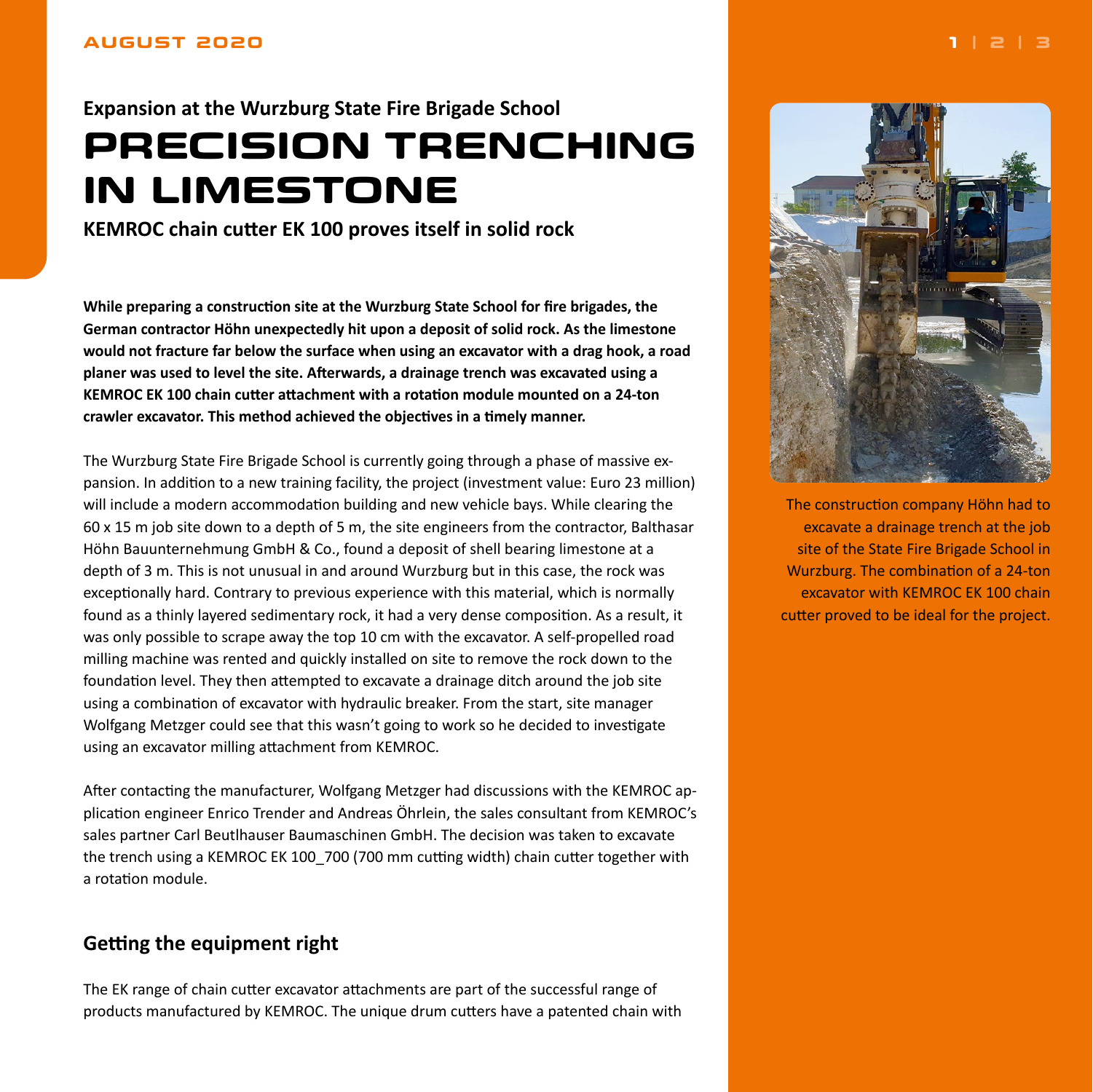#### <span id="page-1-0"></span>**AUGUST 2020 [1](#page-0-0) | 2 | [3](#page-2-0)**

cutter picks running between the two cutter heads and are specifically designed for the excavation of narrow, deep trenches in soft to medium hard rock. Available in a range of sizes to suit excavators up to 50 tons operating weight, they can excavate deep narrow trenches in rock with compressive strengths to 120 MPa. KEMROC is extending the range and from autumn 2020, the 220-kW model EK 220 for 50 to 70 ton excavators will be available followed by the EK 40 for 5 to 10 ton excavators (planned for autumn 2021). The recently completed range of KRM rotation modules is already available in sizes to fit excavators from 2 to 70-ton operating weight. Compact, sturdy and low maintenance, this range of attachments with stepless, continuous rotation extends the scope and range of applications for all KEMROC milling attachments. When used in conjunction with a chain cutter, trenches can be excavated not only in the middle, along the axis of the excavator but also to the side of the excavator. This saves a lot of space and the excavation of more material than necessary, which can happen when having to excavate at an angle to the line of the trench.

In June 2020, the advantages of using a rotation module were very evident at the Wurzburg Fire Brigade School job site. It began with the fast delivery of the correct combination of cutter and rotation module from KEMROC. Within only some days after the first contact, Beutlhauser, the KEMROC dealer, delivered on site in Wurzburg a Liebherr R924 GB (24 ton) crawler excavator from their rental fleet together with the attachments.

### **Fast and Accurate Results**

On site, thanks to the rotation module, the excavator operator was able to stand the excavator close enough to the side wall of the excavation with the chain cutter positioned parallel to the wall and facing along the desired axis of the trench. The actual time taken to excavate the 150 m long, 700 mm wide and 400 mm deep drainage trench around the periphery of the job site was two eight hour working days, excluding a couple of short interruptions. This equated to a production rate of approximately ten linear meters per hour. According to Wolfgang Metzger, using an excavator with hydraulic breaker or with a ripper tooth, they would never have arrived at this level of production or with such an accurately excavated trench: "Under such time pressure, excavating the trench with the chain cutter turned out to be a blessing. We were pleasantly surprised with the trench profile. Only in a couple of places, the trench width went up to 800 mm, where walls caved in due to the conditions where the rock was loose, exceptionally weak and layered." The trench was then cleaned out with the excavator bucket and the drainage pipe was laid. "Afterwards we used the chain cutter two excavate two holes to house the pumps", commented the site manager, "and then we handed the site over on the day as scheduled."

Paula Höhn, the managing director of the Wurzburg based construction company, also made a favourable report at the end of the project, "Despite considerably higher rental costs compared to using an excavator with a breaker attachment from our own fleet, the



With a rotation module between the excavator arm and cutter attachment the operator can excavate the trench parallel to the side wall regardless of the position of the excavator. This also avoids excavating a larger trench than necessary.